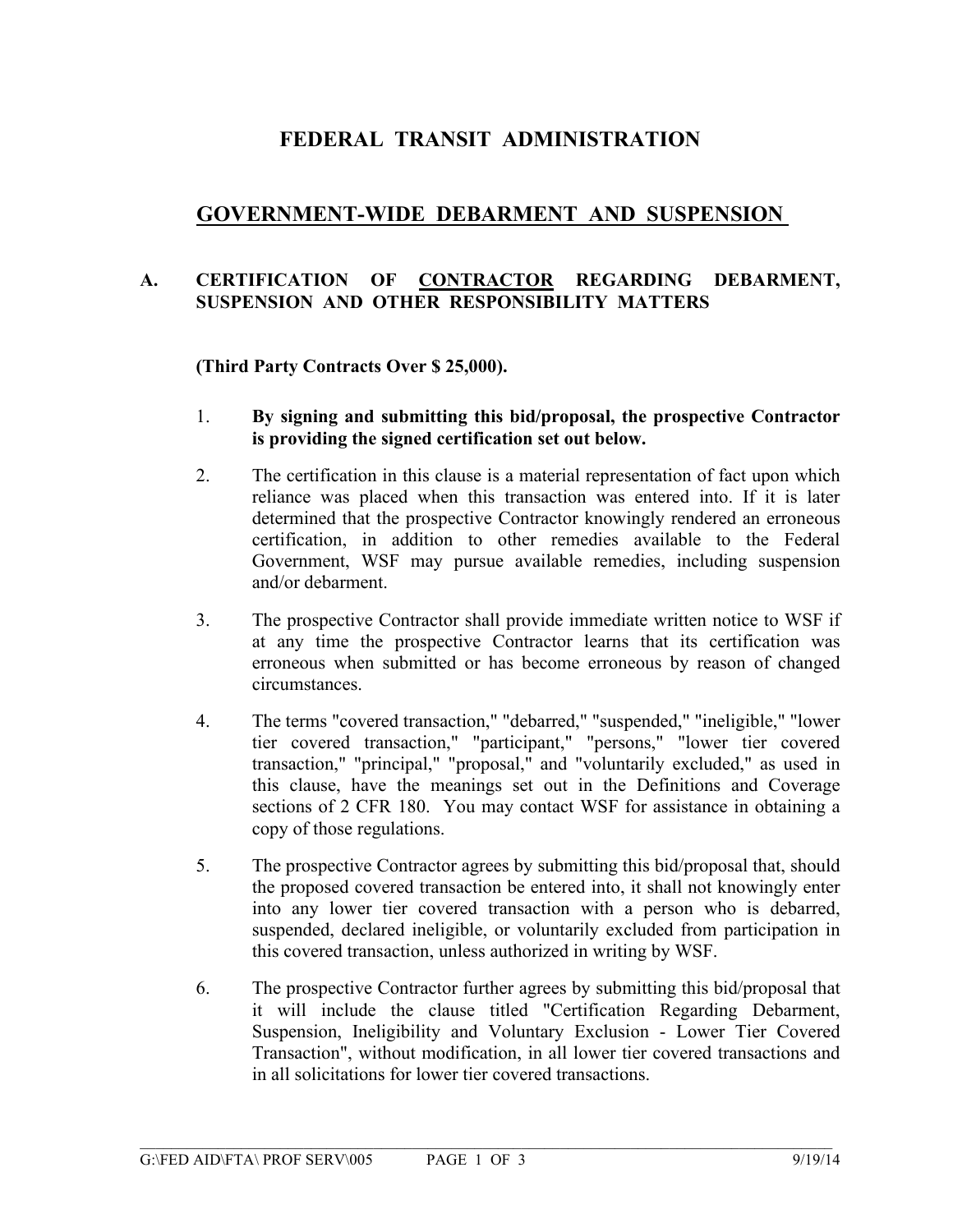- 7. A participant in a covered transaction shall require a certification of a prospective participant in a lower tier covered transaction that it is not debarred, suspended, ineligible, or voluntarily excluded from the covered transaction. A participant may decide the method and frequency by which it determines the eligibility of its principals. In addition, each participant shall confirm whether a prospective participant in a lower tier covered transaction is debarred or suspended by checking the exclusion records maintained by the U.S. General Service Administration at https://www.sam.gov/portal/ public/SAM/.
- 8. ( Reserved ).
- 9. Except for transactions authorized under Paragraph 5 of these instructions, if a participant in a covered transaction knowingly enters into a lower tier covered transaction with a person who is suspended, debarred, ineligible, or voluntarily excluded from participation in this transaction, in addition to all remedies available to the Federal Government, WSF may pursue available remedies including suspension and/or debarment.

 $\mathcal{L}_\mathcal{L} = \{ \mathcal{L}_\mathcal{L} = \{ \mathcal{L}_\mathcal{L} = \{ \mathcal{L}_\mathcal{L} = \{ \mathcal{L}_\mathcal{L} = \{ \mathcal{L}_\mathcal{L} = \{ \mathcal{L}_\mathcal{L} = \{ \mathcal{L}_\mathcal{L} = \{ \mathcal{L}_\mathcal{L} = \{ \mathcal{L}_\mathcal{L} = \{ \mathcal{L}_\mathcal{L} = \{ \mathcal{L}_\mathcal{L} = \{ \mathcal{L}_\mathcal{L} = \{ \mathcal{L}_\mathcal{L} = \{ \mathcal{L}_\mathcal{$